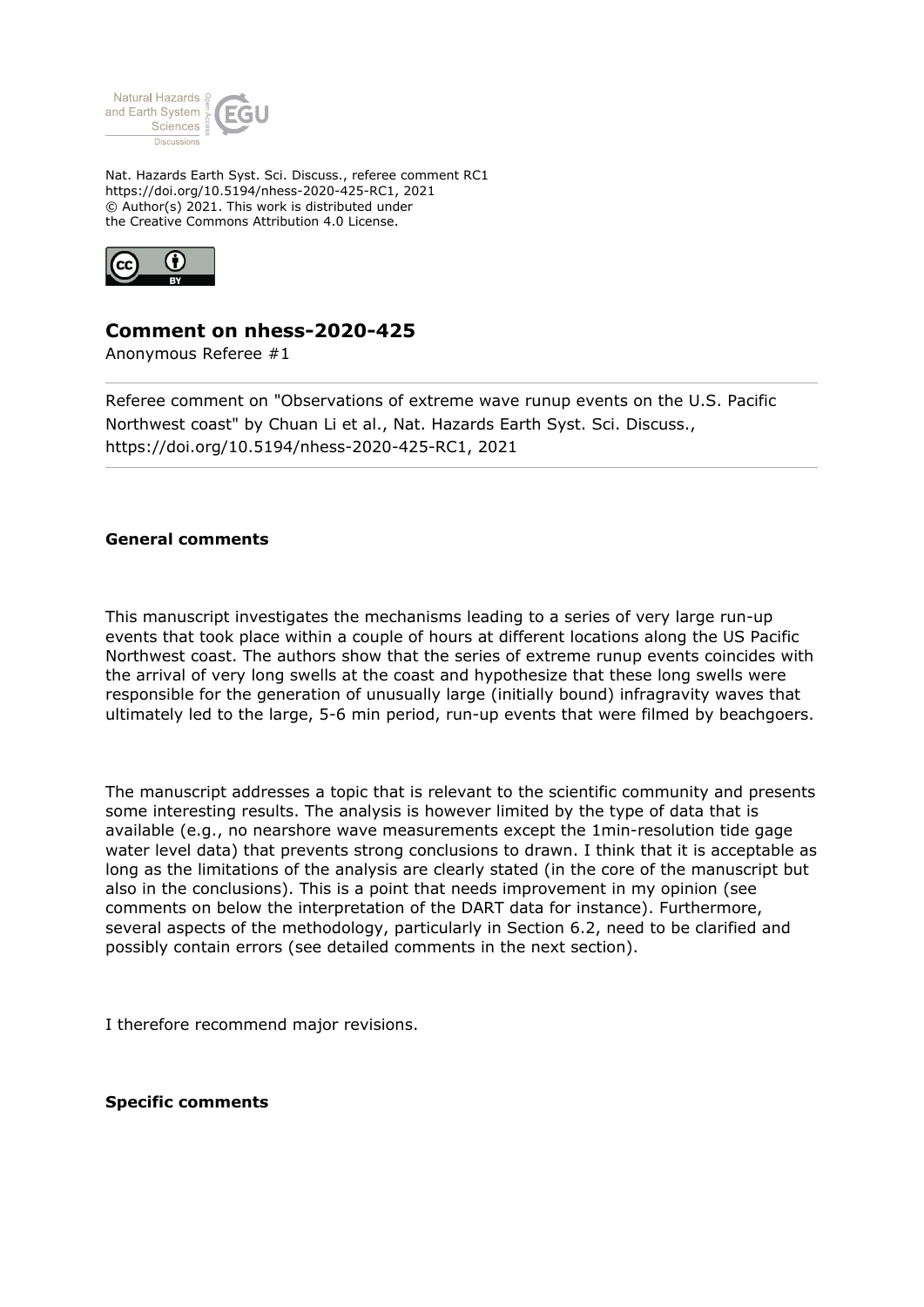The paper refers a few times to the runup of bound infragravity waves. I find the formulation confusing as the infragravity waves that run up the beach are not bound anymore (released in the surf zone).

This is coming back at different locations within the paper, in slightly different forms. For instance it is stated line 265 that "th[e] bound wave travels at the speed of the wave groups towards the shore and as a free wave […] after reflection" which is not strictly correct as IG waves are not bound until the shore. Or in line 312 the authors discuss the "dissipation of the bound infragrvaity waves" and refer to van Dongeren et al. 2007 to do so, while this paper examines dissipation close to the shoreline, i.e. at a location where the IG waves are not bound anymore.

- Line 32: I don't think the reference to Roeber and Bricker is appropriate as an example in which trapped waves lead to extreme runup (they actually explicitly state that "Resonant amplification over the reef flat […] did not contribute significantly…").
- Line 62: "the amplification of low frequency motion was found to decrease dramatically during storms". What does that mean? How does it relate to the previous statements?
- Line 106: I do not understand the sentence "Data is [...] averaged over 1 minute to produce 1 min timeseries"? Is 1 minute the sampling interval or the duration? (probably the first one?)
- Lines 180-182: I find that the time delay between observations of "larger than usual" oscillations at the DART sensors and at the tide gages difficult to visualize and as a result the numbers given in the text seem quite arbitrary (I could argue based on visual inspection of figure 5 that the largest waves at Garibaldi occur several hours after the point identified as the approximate onset of the anomalous water level fluctuations… which would in turn change all the time lags). As this time delay seems important to the current narrative (it is used later to support the fact that the observed large oscillations at the DART sensors could be due to IG wave reflection), it would be useful to define periods with "higher than usual magnitudes" in a more systematic way (e.g., it starts when the elevation is larger than X\*std(eta)?).
- Lines 191-193: As wave direction cannot be inferred from a point measurement of surface elevation/water column height, I do not think it is fair to talk about "large offshore directed waves detected at the DART bottom sensors". It should be formulated in such a way that it is obvious that it is only a hypothesis, which, if I understand correctly, mostly relies on the fact that there is some time lag between the moment at which the largest oscillations are observed at the tidal gages and at the DART sensors. See also previous comment.
- Line 194: At several tide gages (Crescent City, South Beach, Westport) the spectra seem to peak in the 13-22min band (figure 6), and not at 5 min, which suggests that the water levels at these gages (and thus possibly the runup) is dominated by motion in this lower frequency band (associated with resonance in the text). I am not sure this is consistent with the statement that resonance is of secondary importance to explain the extreme water levels. Unless the variance contained in this lower frequency peak is actually less than the variance in the 5min peak (hard to evaluate visually because of the log-scale in the frequency axis)?
- Lines 195-207. There has been a number of recent publications on coastal hazards induced by meteotsunamis such as Shi et al., 2020 (Nature communications) and Anarde et al. 2020 (JGR-Oceans) that could be relevant to this discussion. For instance Shi et al., 2020 showed that both single-peak meteotsunami waves and long lasting meteotsumami wave trains could be generated (thus not only soliton like waves as mentioned in the manuscript). Anarde et al., 2020 showed that pressure disturbances much lower than the 5HPa mentioned in the manuscript could trigger significant meteotsunamis.
- Lines 211-212: The fact that the long waves that are responsible for the extreme runup events were generated as bound infragravity waves is a key result of this paper which is in my opinion not sufficiently supported. I understand that data availability limits the analyses that can be conducted, but still feel that stating that 5-min is a "plausible period for wave groups when carrier waves are 25 s" (see also line 260) is in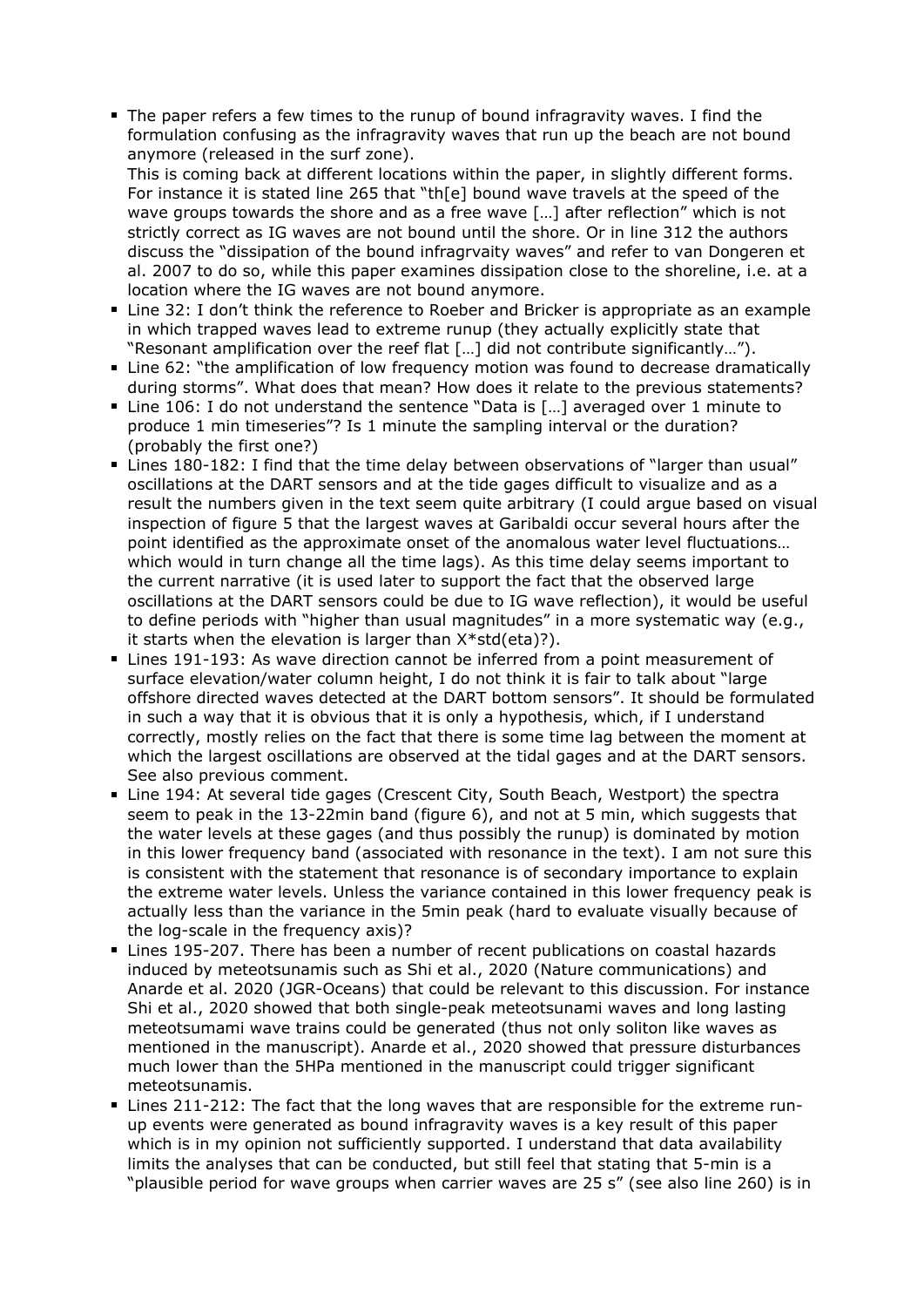itself not a very convincing statement (for such a key result). Have the authors considered using the measured spectra at the wave buoys to reconstruct a timeseries using a random phase (which is probably not a too bad assumption in these depths) and examine the group structure? They could for instance look at the spectrum of the envelope of such a reconstructed timeseries and check that it indeed peaks around 5 min? That would lend some additional support to the fact that such a wave field could indeed force bound waves in the proper frequency range.

- Line 222: What is the typical period of the waves measured by the DART sensors during the period where they recorded at high temporal resolution? Is it indeed close to 5min and therefore consistent with the 5-min peaks in the tidal gage spectra?
- Lines 276-279 (and following): van Dongeren et al. 2007 (and I expect that Battjes et al. as well, although I haven't re-checked) used shoaling zone data in off-resonant conditions to examine the relation between the growth rate (alpha) and the normalized bed slope (beta) and demonstrate that the infragravity wave amplitude was bound between  $h^(-1/4)$  and  $h^(-5/2)$ . This means that the relation between beta and alpha (that is used in this paper) was derived for conditions in which the carrier waves were not in shallow water, contrary to what is stated at the start of this paragraph (and a few times later on, e.g., line 295).
- Lines 291-305: I find it difficult to understand what the model is exactly doing, and even more difficult to follow the description of the model outputs that follow in the second paragraph. Some additional information is needed (see questions/remarks in bullet points below). A figure showing the cross-shore evolution of short wave and infragravity wave heights could also help.
- Line 294: I would expect that the infragravity wave amplitude is calculated until the moment the short waves break, not when the infragravity wave break as stated here (as van Dongeren et al. derived eq. (3) based on shoaling zone data)?
- Lines 296-298: I guess the short-wave height is shoaled according to linear wave theory until H=gamma\*h? It would be good to say it explicitly.
- Line 303: I find the formulation confusing. I do not expect that the model described in the paragraph above is needed to determine that 25 s waves are in shallow water for h<15m (which depends only on the dispersion relation). Also, how is this info used to determine that the infragravity waves have a 0.87 m amplitude at this depth? Does it mean that eq. (2) is used until the point where the waves enter shallow water (let's say h/L=0.05)? In that case, does it mean that van Dongeren et al. relation is used only shoreward of that point? (while to the best of my knowledge this empirical relation was not derived using shallow water data - see also comment #11)
- Lines 305 and 306: Different alpha's are used for the 10s and 25s short wave cases. I understand that these depend on the beta-values, but how are these beta's calculated? Do they differ only because of differences in breaking depth for the 10 and 25s shortwave periods? Or is omega, the IG wave frequency, changing as well when the carrier frequency is changing? If that's the case, how is it changing/what is the assumption to calculate this frequency?
- Line 306: an infragravity wave of amplitude 2.3 m (so 4.6 m high) in 5.8 m depth seems very large. Is it a typo or is there a problem with the model?
- Line 308: It seems unlikely that waves that are 5m high offshore break at a depth of 1.8 m (I would expect the breaking depth to be closer to 6-7m). Is this a typo?

14. I have similar comments/questions on the paragraph discussing the dissipation patterns based on the beta\_H-value